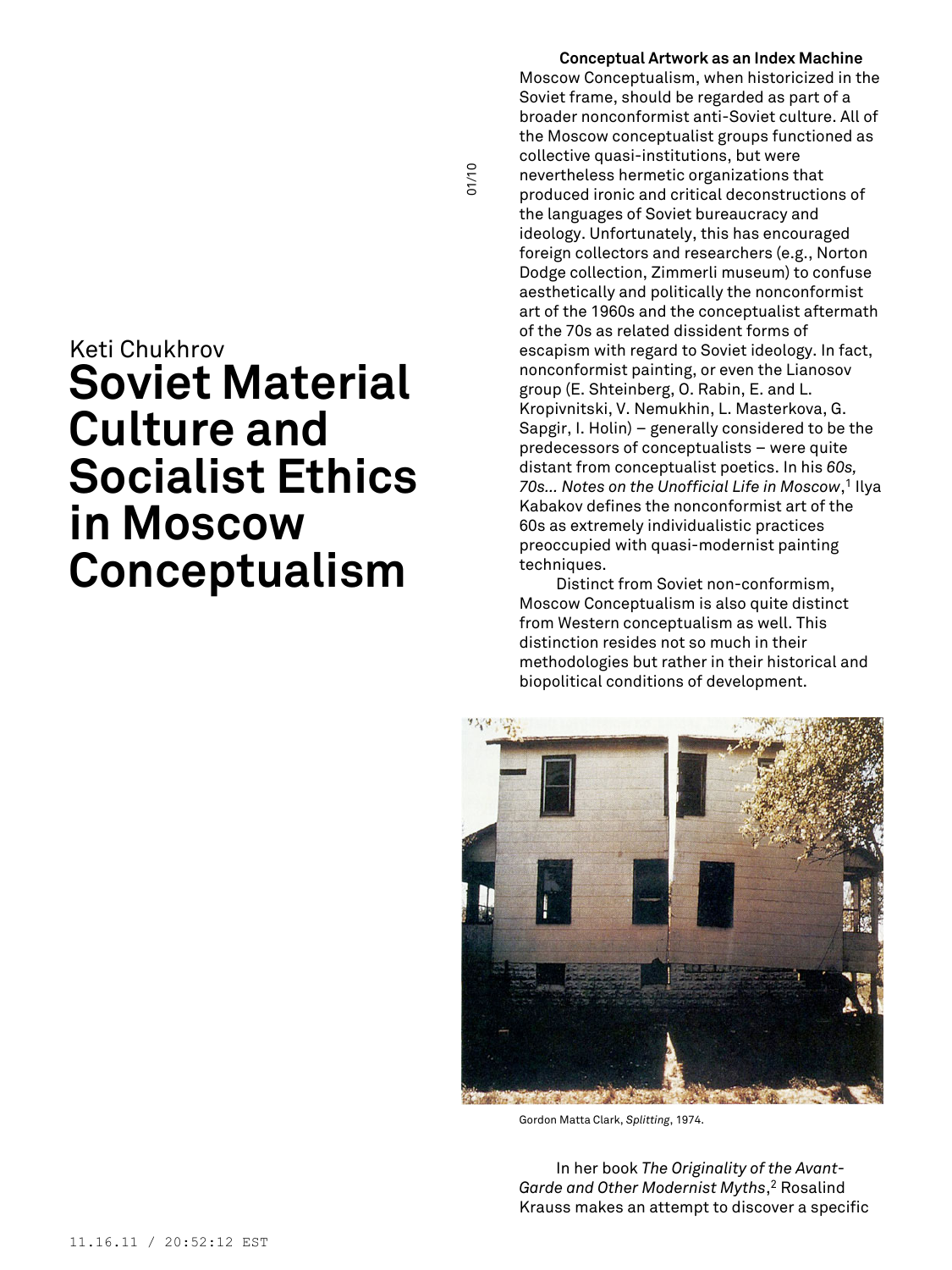

Victor Burgin, *Photopath*, 1967. As installed in the exhibition When Attitudes Become Form at the Institute of Contemporary Arts, London, 1969.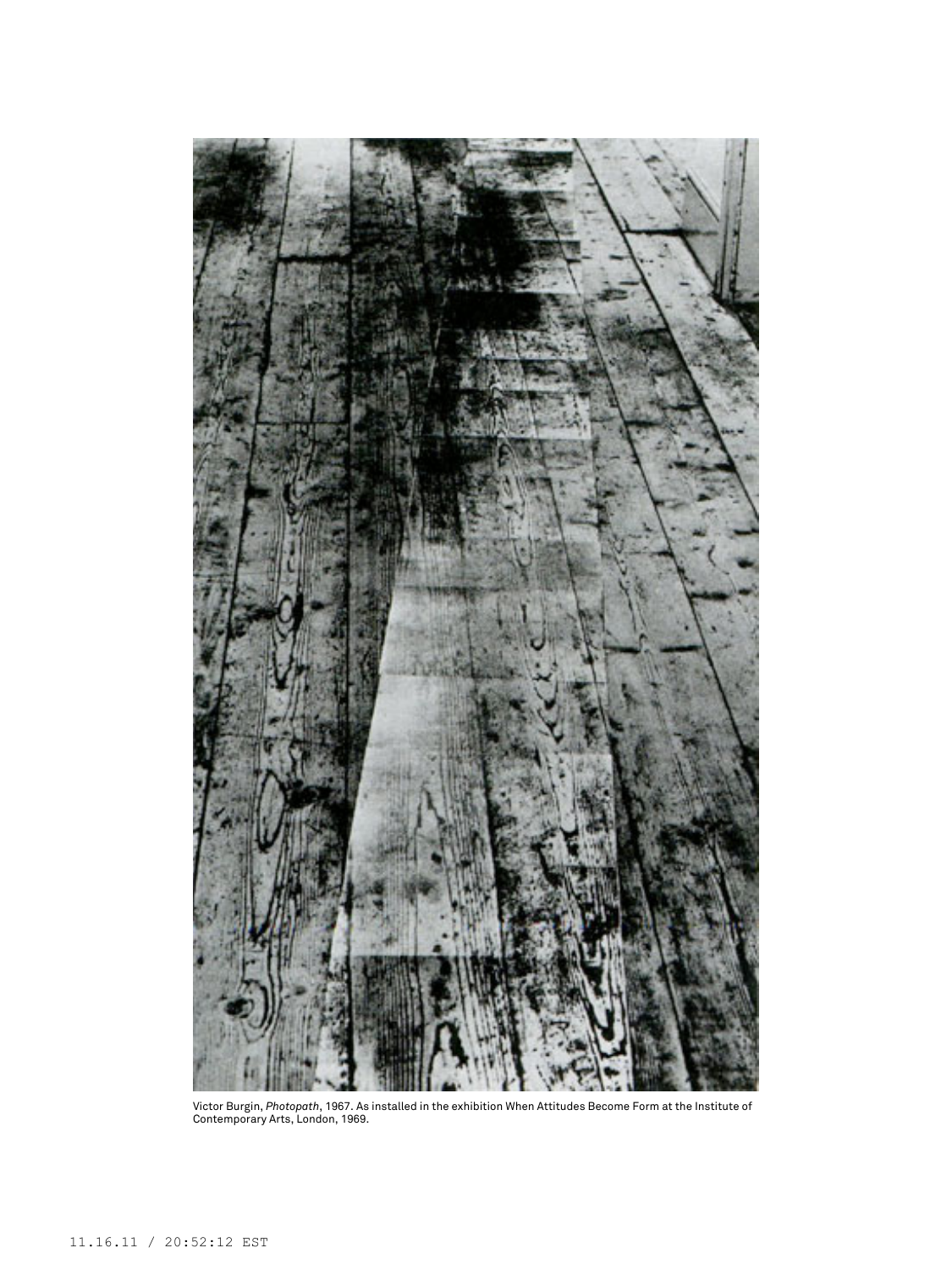semiotic paradigm that defines conceptual thinking. She refers to the signification system of Charles Sanders Peirce, in which the index is the second category in the icon-index-symbol triad. The icon doesn't differentiate between itself and its object, as in a geometric figure. The symbol is based on convention and interprets the icon and the index, as in a word. The index represents not a mimetic, but a dynamic correlation of two elements, of two signs or of a sign and an object, as with a pointing finger, a bullet hole in a window pane, a footprint, or a pronoun. <sup>3</sup> No matter what the conceptual work concentrates on – pure text, subversion, documentation, intervention, or animated situations (as in Hélio Oiticica's *parangolés*) – the prevalence of index semiology makes conceptual work a machine that always preserves the gap between two correlated elements. What is most important in the indexicality of a conceptual work is this disjunctive gap that remains despite the act of correlation. So rather than defining conceptualism's aims as juxtapositions of ideas and forms in favor of ideas, or as the correlation of the visual and the textual in favor of the textual, I would locate the tension of conceptualist semiology in the gap between the two indexically related elements, which can be

objective as well as linguistic. In other words, what is important in a conceptual work is the dynamic trip, the machine that reveals related elements as simultaneously attracted and disjunctive. Conceptual works lack a third element that would symbolize or lubricate the first two. Of the numerous examples of indexical dynamics in conceptual work we'll mention just a few: Victor Burgin's *Photopath* (1967), a photograph of a floor, printed to its actual size and stapled to the floor, so that the image is, on the one hand, congruent with the object, and, on the other, marks the cut from it; Marcel Broodthaers's *Pense-Bête* (1964), a sculpture of books and a rubber ball embedded in a mound of plaster, so that one is called on to read and yet cannot; Gordon Matta-Clark's *Splitting* (1974), in which the monolithic structure of a house undergoes a vertical dissection and subversion of its hermetic structure. All these methodological features matter for Moscow Conceptualism's poetics. <sup>4</sup> But due to the Soviet social and political context, material culture, economy, and even ethics, the works of Moscow Conceptualism, whether consciously or not, exceed the rationalism, combinatorics, immanence, and indexical precision of Western conceptualism.



03/10

Marcel Broodthaers, *Pense-Bête*, 1964. Books, paper, plastic sphere and wood.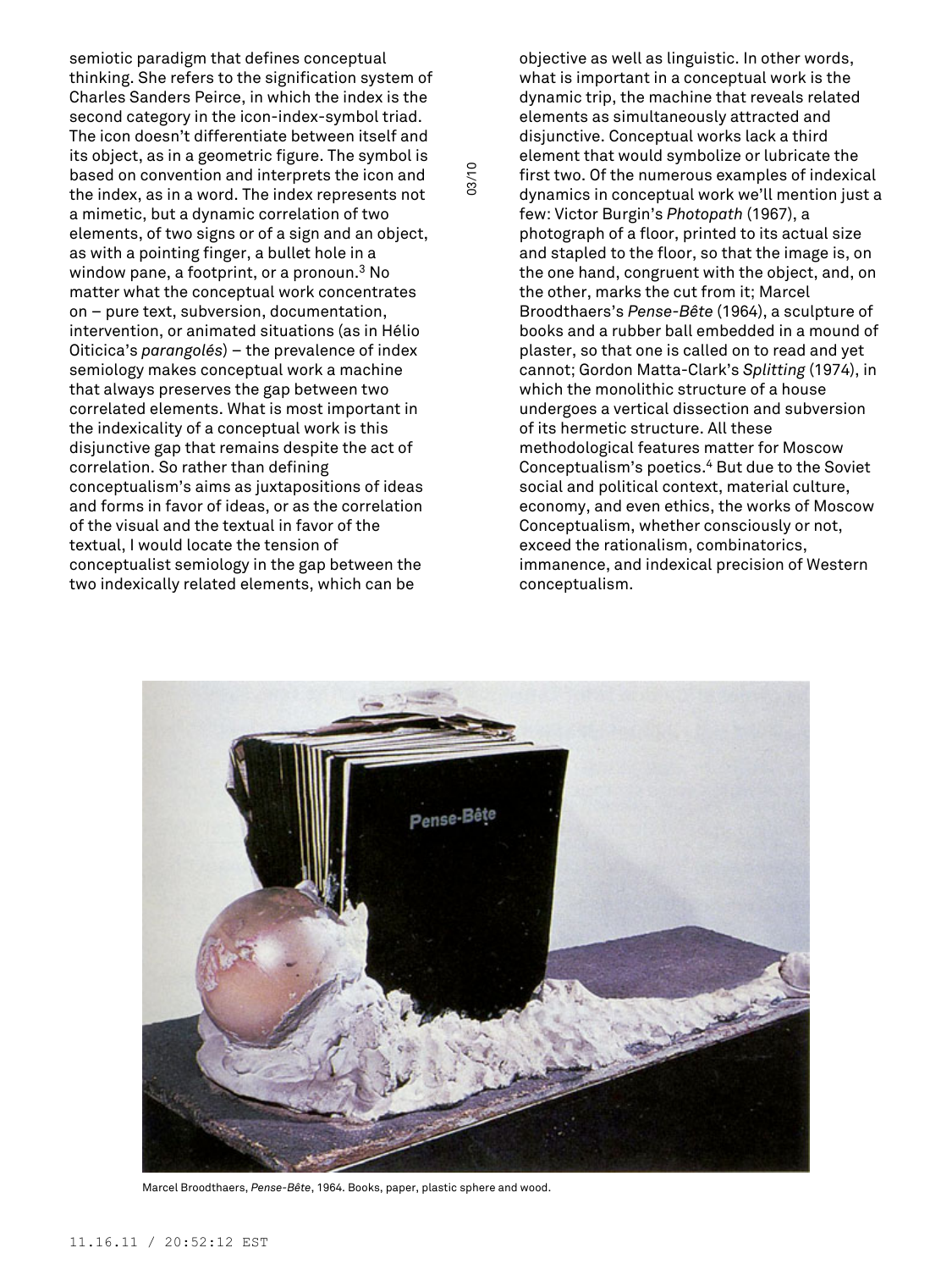For example, Andrei Monastyrski's *Branch* (1995) contains the above-mentioned index relations and is very reminiscent of Lygia Clark's relational strategies of transforming the object into sensory relations and acts, but the work is realized only when it is touched. <sup>5</sup> It is a regular wooden branch, pushed through the rolls of tape that hold it to a wooden panel. The installation is defined as a "musical" action-object that produces sound when the branch is pulled down and the scotch is unwound. The two incompatible indexical elements – object and sound – are present. At the same time, it is important that the sound here remains a pure potentiality, because as soon as the branch is drawn down to produce the sound, the object is ruined. As the artist himself puts it, although the branch can theoretically be pulled down, the realization of the actual sound could never correspond to the expected music.

This object thus becomes not only a conceptual relation, but a "score," the pure potentiality of an auditory event which is not just sound, but an ideal unheard music inherent in the relational object. Along with the sensory relations, the work aspires for sublimity. Monastyrski chooses to leave the material interaction with the object perpetually unrealized in order to preserve the sound as some ideal sound, as its eidos. According to Monastyrski, this infinite deferral places the auditory and the visual in suspense, on the verge of eidos and melos. The work is not only a concept, but the act of *ascension* to the eidetic state, residing nevertheless within materiality.

## **Libidinal Backgrounds of the Socialist and Capitalist Economies**

But what is it that makes the impact of the socialist background on Moscow Conceptualism so distinct, and how can it be explained by the specific features of the socialist economy?

Actually, the divergence between socialist and capitalist economies arises from the antilibidinality of the former and the libidinal nature of the latter. We all know Marx's term *Entfremdung* – alienation. In his article on contemporary theater "The Tooth, the Palm," Jean-Francois Lyotard touches on the inevitability of alienation in capitalism, given that the capitalist economy is rooted in the very form of libidinality; capitalism functions because it is unconsciously desired. <sup>6</sup> Alienation is part and parcel of the type of libidinality that Michel Foucault defines as bourgeois sexualit**y** without Eros. <sup>7</sup> From Lyotard's point of view, we should drop Marx and think about capitalist alienation affirmatively. To become "sexier" than capitalism, the artist should increase the extent of capitalist alienation. Post-industrial

**Soviet Material Culture and Socialist Ethics in Moscow Conceptualism** 04/10 Keti Chukhrov<br>Ethics in Moscow Conceptualism **e-flux** journal #29 — november 2011 <u>Keti Chukhrov</u><br>Soviet Material Culture and Socialist Ethics in Mosc e-flux journal #29 — november 2011<br>Soviet Material Culture and Socialist E

04/10

capitalism, in its non-hierarchic, post-modern semiology, instigates the artistic semiotics to become even more elusive, schizophrenic, and contingent than the capitalist economy. If we return to the Soviet socialist spaces, we notice to what extent they are, on the contrary, desexualized, to what extent the libidinal economy is turned into the Eros of collectivity and various forms of enthusiasm.

In regular capitalist society, where the capitalist character of labor, production and consumption causes alienation, all idealistic projections are either unconscious or imaginary. In the Soviet – quasi-socialist, let's say – world, on the contrary, the utmost realizations of ethical deeds or *idealist* expectations in labor relations or social space are implemented and performed in *reality* (even if they may be insincere), while the consuming dreams and commercial luxury of capitalism occur as imaginary abstractions or ousted illusions, as something almost sublime. The creative topologies and trajectories of Moscow Conceptualism, voluntarily or not, follow and partake in the anti-libidinal material spaces of the socialist economy. It is important to keep this in mind, because traditionally, researchers investigating Moscow Conceptualism regard Soviet social spaces as the hostile "Big Other" in relation to which the conceptualists formed a hermetic island of deconstructive interpretations; this is the stance that was questioned by Ekaterina Degot in her article "Moscow Communist Conceptualism." 8 According to Degot, even though the conceptualist artists would never refer to themselves as communists, we should keep in mind the objective, socialist economic conditions in which they produced their work. 9

Returning to the notion of the ideal, it is interesting that while Western poststructuralism, arising out of Freud and Marx, rejected metaphysics and idealism, Soviet Marxist philosophy (E. Ilienkov, J. Davidov, M. Lifshitz) interpreted Marxist political economy, labor theory, and aesthetics on the horizon of the ideal.

In his works from the 1960s, Soviet philosopher Evald Ilienkov developed a Marxist interpretation of the notion of the ideal that is absolutely different from Kantian, Fichtean, and even Hegelian understandings of it. His notions of the spiritual and the ideal are far from metaphysical spiritualism and German idealism. The ideal interpreted by Ilienkov is a draft or contour of what can be accomplished in reality, as in the image of bread in the imaginations of a hungry person or a baker. At the same time, the ideal is the possibility of alter-existence (*Andersein*); it means that one thing cannot exist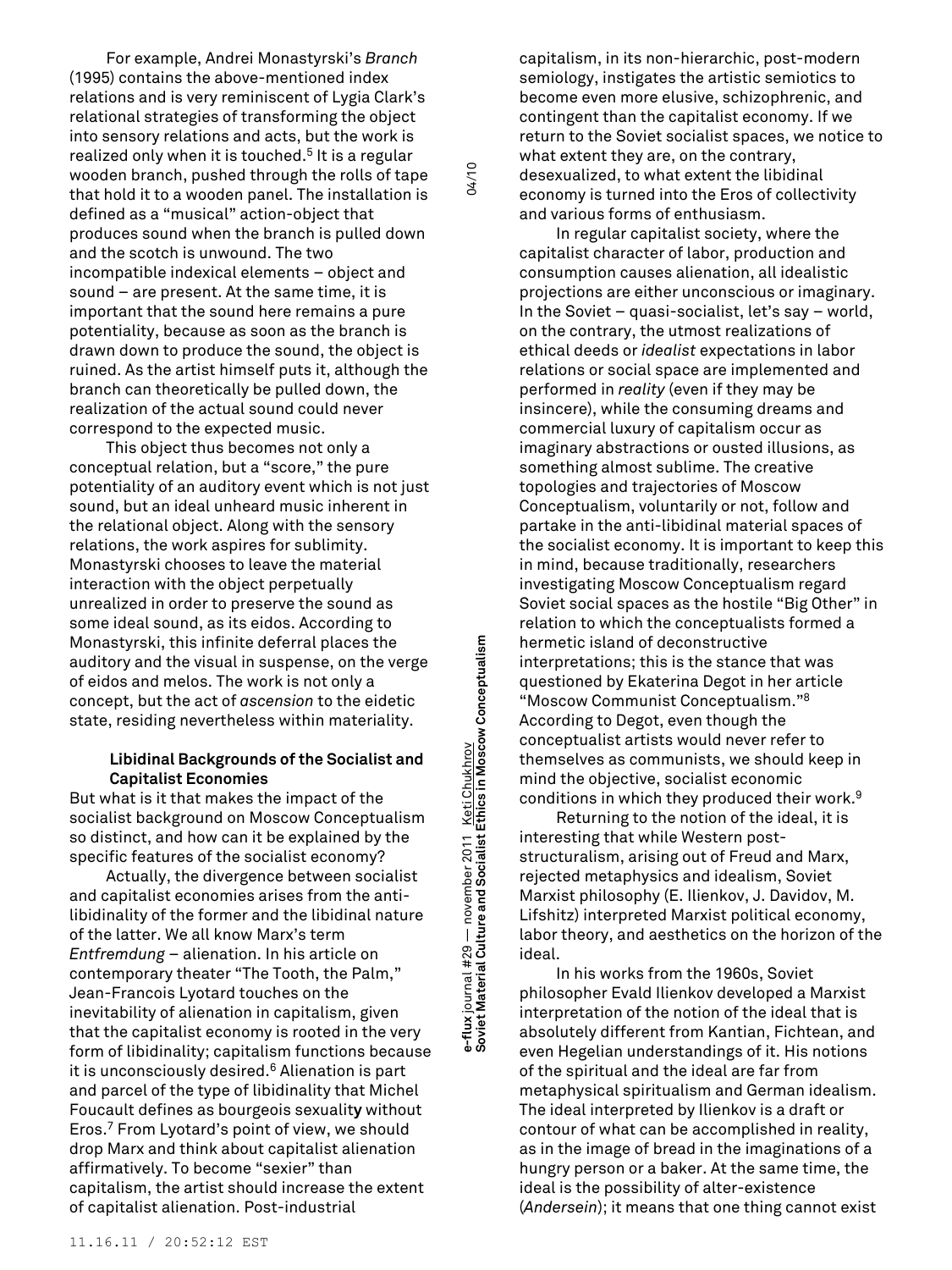

Erik Bulatov, *I'm Going*, 1975. Books, paper, plastic sphere and wood.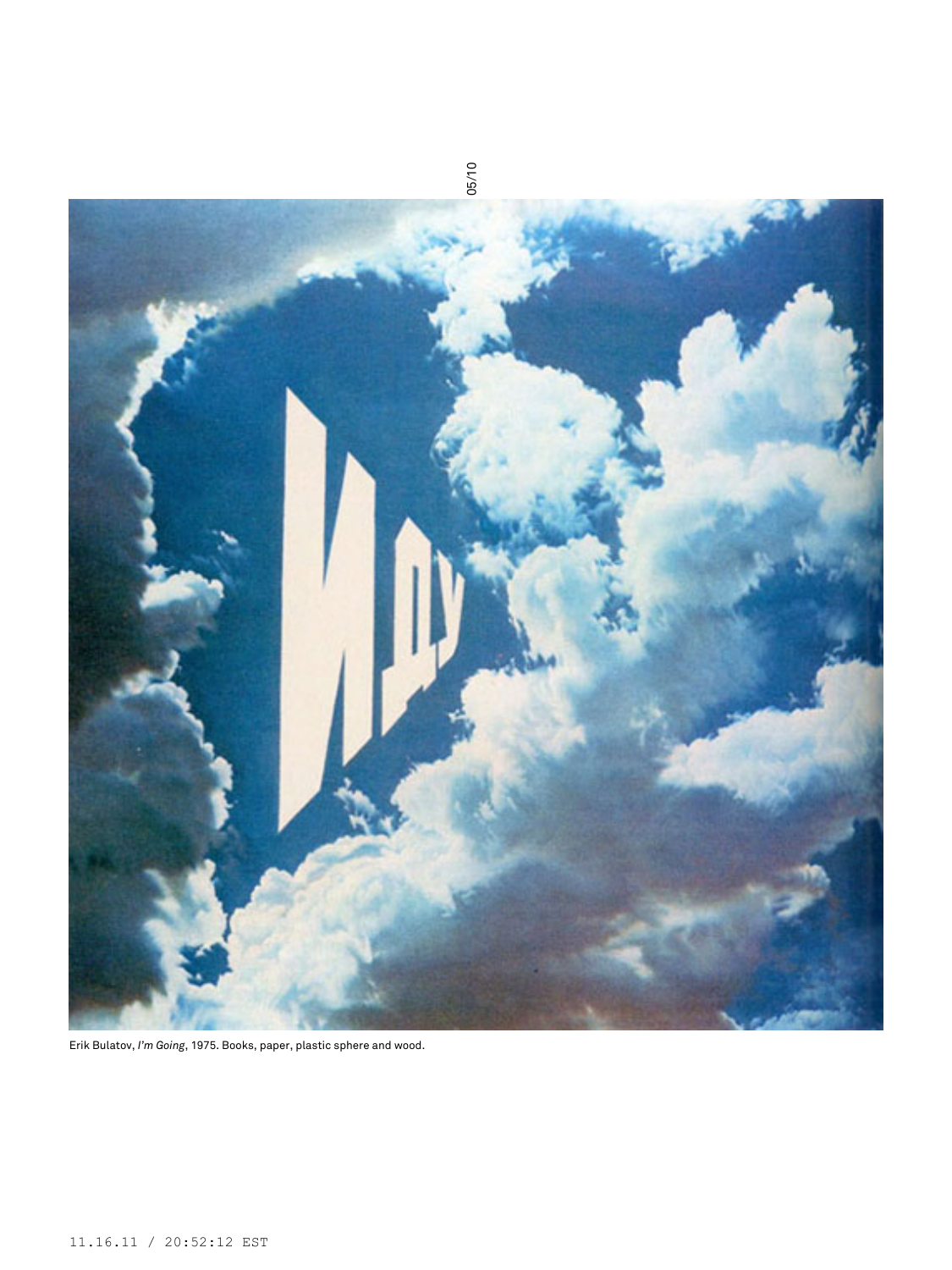without its other, only through the other; to exist is to surpass the singularity of the self, due to its interrelation with things and other subjects, and in the end with the world. <sup>10</sup> This presupposes that the thing is not self-sufficient and requires the dimension of the general, the collective. According to Ilienkov, no production is possible without the dimension of the ideal. This stance arises from understanding that "culture in its being is material, but in purport and origin it is general and ideal, just because it contains the collective's aspirations and thinking." <sup>11</sup> That is to say, the diachronic background of culture contains in itself the capacity to exceed the empirical and nominal strata.

In modernism, in Western conceptualism, and in the formalist avant-garde, the work of art is immanent in its "body," in its objective represented appearance: it is nominalistic. Soviet Marxist aesthetics and Ilienkov insist on the contrary, that "art is something *other* than what it nominally presents (as a thing or as a bulk of body)." <sup>12</sup> This something is to be found in the contact of the artwork with reality and the world*,* where reality in turn not only has an empirical or naturalistic dimension, but first of all bears a potentiality for the general. The general in this case means not something reduced to bodily representation, but art's necessity to speak through something other than itself. Such intermingling of the eidetic and the sublime with the everyday is the consequence of Soviet reality: a de-alienated economy, a dealienated material culture, and collectivized social spaces.

Moscow Conceptualism finds itself in a dealienated space of production and communication where art has no need to be something estranged or detached from reality; on the contrary, strange, absurd, and extreme things lose their quality of mysterious estrangement and become part and parcel of everyday normality – for the everyday Soviet reality is itself sublime, just because its material world and culture arise from non-libidinal sensitivity.

As Groys writes in "Romantic Conceptualism," Moscow Conceptualism, unlike Western conceptualism, preserves a striving for the metaphysical dimension, the so-called other world. But this otherness is not something esoteric. <sup>13</sup> It just asserts the insufficiency of empirical immediacy and the fact that art is a medium to grasp something other than art. This is what makes Moscow Conceptualism different from Western conceptualism's academism, permanently focused on re-questioning the limits of art itself.

If Western conceptualism takes objects from reality and turns them into art (which is still

**Soviet Material Culture and Socialist Ethics in Moscow Conceptualism** 06/10 Keti Chukhrov<br>Ethics in Moscow Conceptualism **e-flux** journal #29 — november 2011 <u>Keti Chukhrov</u><br>Soviet Material Culture and Socialist Ethics in Mosc e-flux journal #29 — november 2011<br>Soviet Material Culture and Socialist E

06/10

a modernist paradigm), Moscow Conceptualism steps out into something other than art: the Soviet socialist reality.

In the text accounting for his *Earth Works*, Monastyrski explains how the surface of a conceptual work, its "demonstrational sign field" (images and their textual commentaries), becomes transparent for "the expository sign field" (social reality). The expository sign field, as opposed to the demonstrational field, does not

> belong to the artist but to the state, and its objectivity practically knows no boundaries: apartment walls and studios, museums, factories, institutions, the earth that is owned by collective and state-run farms (kolkhoz, sovkhoz), roads – in short, everything, including water resources and airspace. 14

State here means not so much the state apparatus, but rather the permeation of the civic duties of commonwealth construction. So the outer social space, as well as both its ideocratic contents and material objectivity (which are inseparable), are seen as the initiators that the conceptual work cannot do without. According to Monastyrski, Kabakov was able to achieve a powerful aesthetic effect on the level of formal structures because his works were synergetically connected to the structural changes taking place on the "governmental" sign field. His works are defined as governmental not because they are about power, but because the artist searched in them for a very broad dimension and grasped at how construction of the spaces of existence is accomplished, including how not only art's but "life's necessities" evolved, implicating a "huge number of people and organizations." The dimensions of the social, the artistic, the conceptual, and the ontological coincided. The "demonstration field of an artwork" (let's remember the blank spaces in the drawings of Kabakov and the documentation of Monastyrki's actions) remains empty – according to the often repeated remark of Monastyrski – because eventuality progresses on a broader scale than that of the artwork.

## **The Conceptual Objecthood of Socialist Reality**

Moscow Conceptualism not only deconstructed but also, whether voluntarily or involuntarily, reconstructed the Soviet socialist anthropology and ethics. It can be said that Moscow Conceptualism, especially in its classical period, dealt with the already conceptualized social surrounding, since anti-libidinal and dealienated social spaces happened to be already conceptual, if we understand the term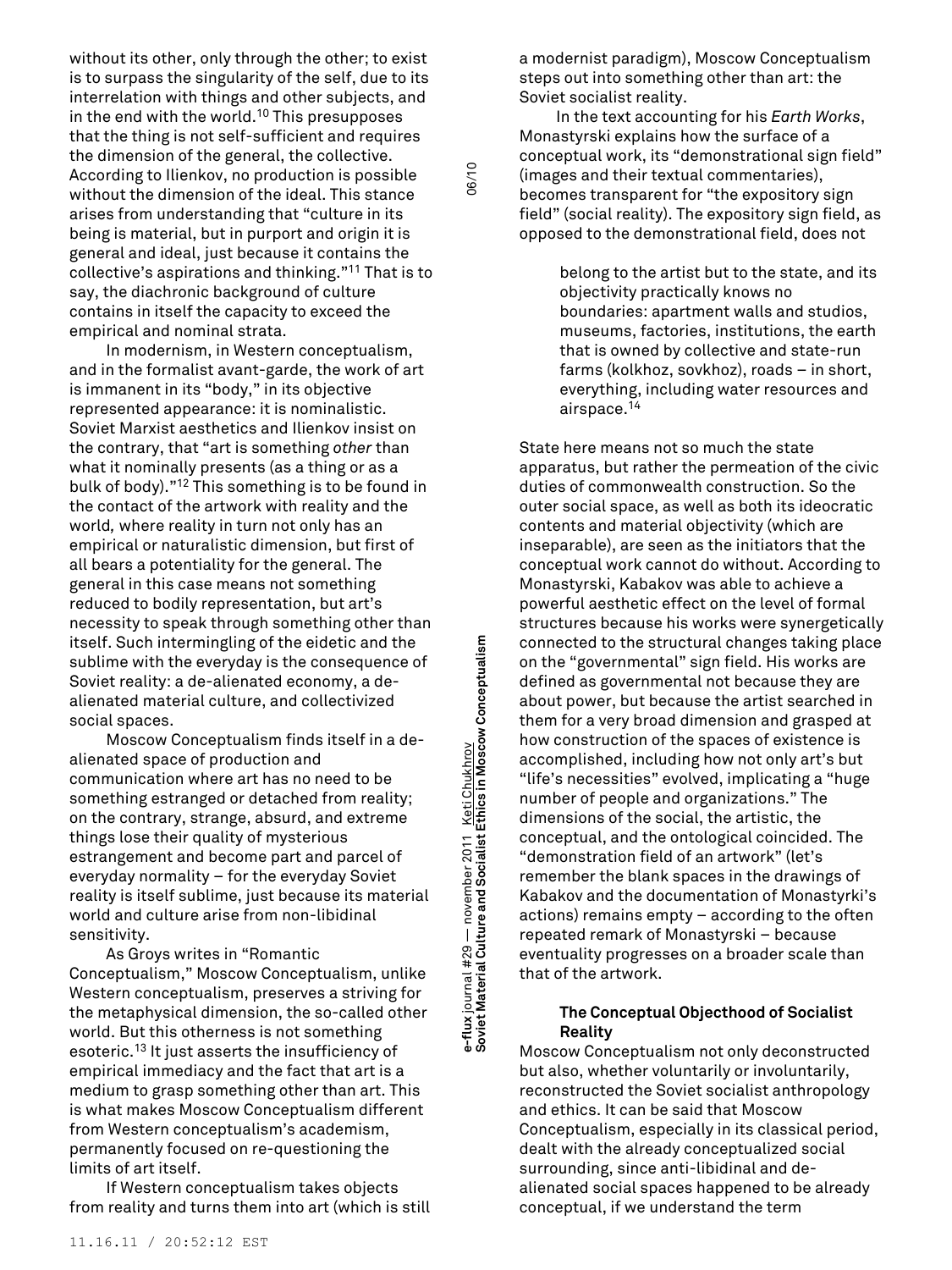

Nikolai Panitkov, *In All Things*, 1988. Books, paper, plastic sphere and wood.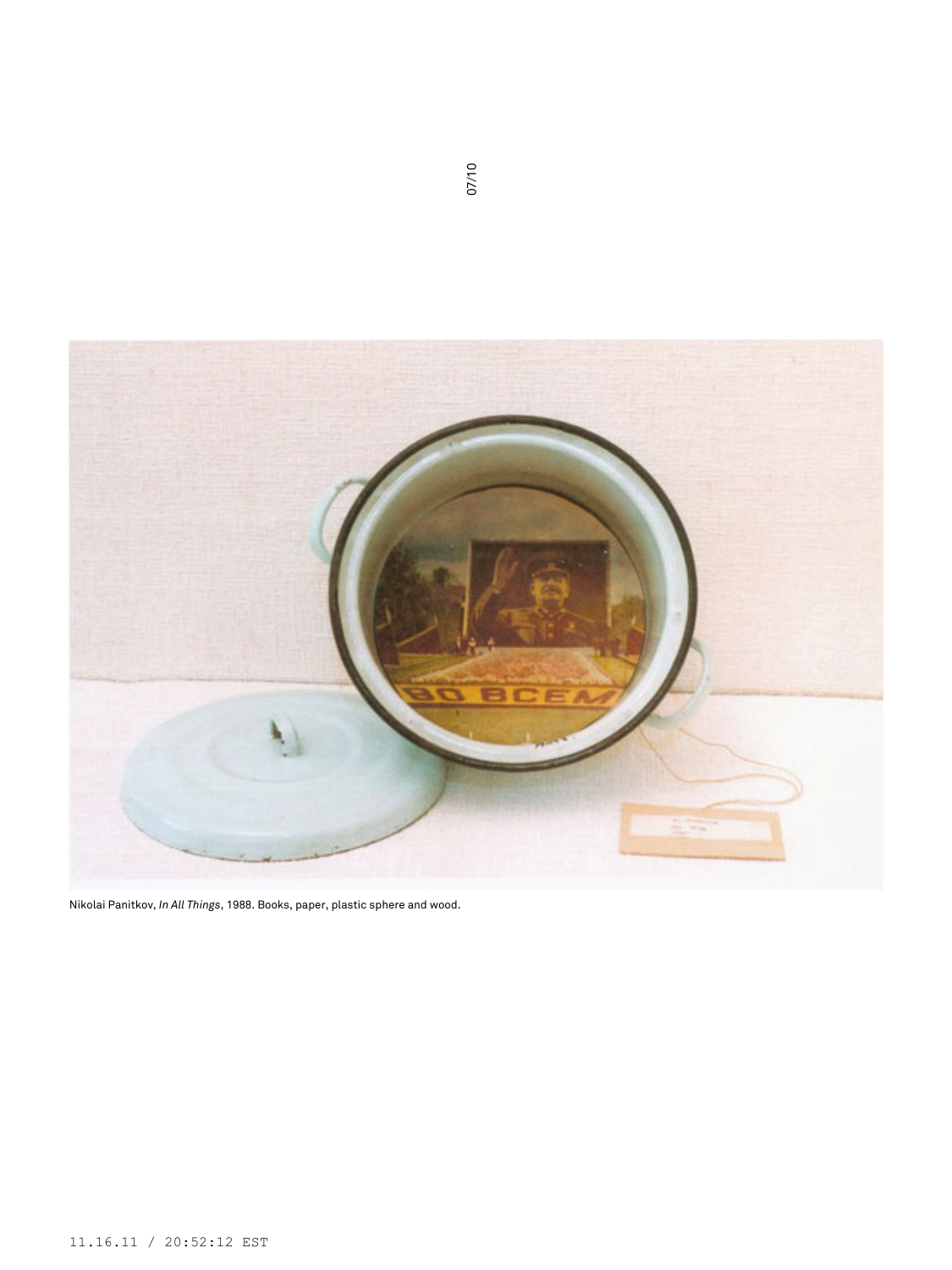"conceptual" as synonymous with the eidetic. When a regular capitalist consumer object becomes a readymade, it is its seductive component that is conceptualized and thus intensified, as in the case with Andy Warhol's readymades. The Soviet consumer object – whether clothes, underwear, furniture, and so forth – is already conceptual before its introduction into the space of art. It is conceptual because it belongs to the eidetic realm. Of course, Soviet consumer goods were also consumed, and they too possessed functions and utilitarian values. But the experience of using things in the Soviet social space has become devoid of libidinal pleasure. For example, if one has furniture, it has to be some eidetic piece of furniture, any furniture that serves its functions and its concept – if we regard the meaning of the word "concept" as defining why and how something had been conceived in the first place. An eidetic piece of furniture is completely free of decorative details that could allude to phantasmatic desire in relation to the image of the furniture, surpassing its most ascetic and minimalist use and purpose. The same concerns the room, the house, and the article of clothing. As Monastyrski put it in his text on the VDNKH Semiotic Mythology (Exhibition of the Achievements of the People's Economy),

> the Soviet Union could be seen as the objectified fruit of the German classical philosophy, seen as the romantic variant of Hegelianism, which is transcendent. Each member of this society combines extreme collective consciousness and extreme loneliness, not knowing pleasure. Such a member is surrounded only by symbolic things [or, we could, say, conceptual things]. 15

Anton von Webern, in an explication of his understanding of *fasslichkeit* (clarity) – for him the main feature of a work of art – says that an artwork is first and foremost conceived as a principle, as a concept. An everyday object such as pincers may be beautiful or ugly, big or small, new or old, but as the idea of pincers must coincide with what they are – and what they are is what they do – pincers are just those things that perform the proper function. The ideal pincers simply perform the minimal function of squeezing. This is when the thing can be seen as eidos, the eidetic, or the conceptual machine. Translated into Marxist terms, these could be things with use value only, which in fact the Soviet commodity was.

Likewise any object or thing of the socialist society aspiring toward communism – table,

**Soviet Material Culture and Socialist Ethics in Moscow Conceptualism** 08/10 e-flux journal #29 — november 2011 <u>- Keti Chukhrov</u><br>Soviet Material Culture and Socialist Ethics in Moscow Conceptualism **e-flux** journal #29 — november 2011 <u>Keti Chukhrov</u><br>Soviet Material Culture and Socialist Ethics in Mosc

08/10

chair, wardrobe, wall, even food products and their images – is reduced to its essential, ideal application, with the idea capable of coinciding with matter and form. This is the reason why, upon viewing films of the 60s, 70s, and even 80s, what was then merely the material objecthood of the natural everyday appears today to be a conceptually and artistically constructed space, some kind of total installation.

Such a realm of objects presupposes the specificity of human behavior, human being, and human ethics. What kind of character or person is our human?

In his *Unfinished Dissertation*, Boris Mikhailov shows the spaces in which we see a minimum of materiality, a minimum of objecthood, and a maximum of spare time and spare space – some kind of void, inhabited by the desexualized Soviet character. Idea governs this reality; therefore reality becomes the mixture of the ideocratic and poetic dimensions – not only in the case of Mikhailov, but with Prigov, Monastyrski, and Kabakov as well. Void and sparseness here are not emptiness, but rather the field of potential poetic or ideal variations of behaviors, languages, and objects. The objects may become texts, the language can be a deed or an action, and behavior can form a space. <sup>16</sup> Kabakov calls this space a void, but it could also be called spare time-space – timespace that is not the container for something as the void might be understood in the West, but is rather the freedom to poetically develop many variations without any pragmatic final efficiency. This space is not filled up libidinally, but sublimated eidetically (hence the modesty, shabbiness, and even squalor of material objects, for which it is sufficient to be variations of ideas and not self-sufficient objects).

A good example of such a mixture of the eidetic and poetic realms imagined as living space is Kabakov's *Palace of Projects* (1998). It is an installation, perceived from without as a hermetic, minimalist building – something between a house, factory, or futuristic palace of culture. But inside, the spare space of the installation teems with projects of the future. It incorporates sixty-five models made by imaginary amateur utopians for the future improvement of the world. These possible projects are laid out as installations, and, combined with drawings, drafts, texts, and poems, they are posited as the new modes of life – social services, sites of public gatherings, new communicative habits, new modes for the consumption and exchange of goods, strange and unexpected usages of space, specific landscapes for loneliness. From the conceptual point of view, all of these projects are very articulate, but from the utilitarian point of view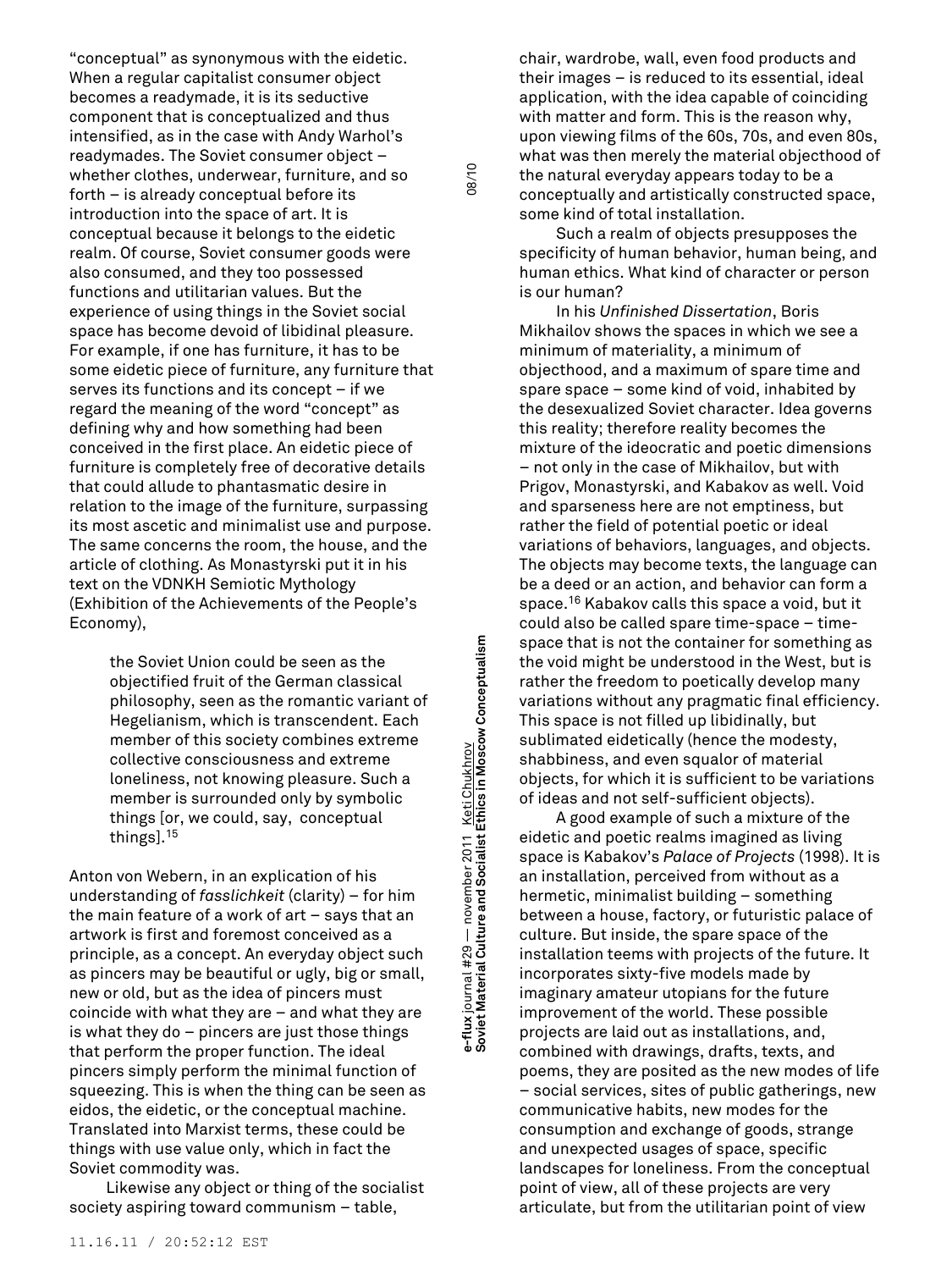they are utopian, even altruist, performative, and philosophical – made for an ideal community, aspiring to elevated or ethically "beautiful" relationships. It is in this project of Kabakov's that one of the chief dramas of Soviet socialism's history is brought forward.



Ilya and Emilia Kabakov's *Palace of Projects* under construction.

This drama is about the paradoxes and contradictions of modernity and modernization. The history of socialist modernization was connected with the acceleration of production, urbanization, and shock industrialization. Socialist ethics and belief in altruism, justice, and the importance of the communist idea over the pragmatics of its realization entered into contradiction with technocratic and engineering efficiencies. Political ontology could not always meet the interests of economic success and shock modernization. For Kabakov's *Palace of Projects* to conceive the future, one needs a temporary repose for its contemplation, whereas the speed of modernity forecloses such possibilities of contemplation. It becomes clear that the future life of the coming community is not coincident with technological amelioration and abstract, dehumanized modernization. So the question was and is whether or not we can correlate *ethical* and *economic* (industrial, postindustrial) modes of maturity in the society; whether modernity is about ethical maturity within human commonality or whether it is about competitive economic excellence. Or whether these two have to be correlated; if so, the ethical goals of material development have to be articulated from the beginning in terms of whether they are part of the commons or are mere resources in the production of excellences.

This is a very important dilemma, one that had become urgent by the 1970s. The 70s in Soviet society are known for economic and technological stagnation. At the same time, the texture of social life in the 70s is characterized

e-flux journal #29 — november 2011 <u>- Keti Chukhrov</u><br>Soviet Material Culture and Socialist Ethics in Moscow Conceptualism **Soviet Material Culture and Socialist Ethics in Moscow Conceptualism e-flux** journal #29 — november 2011 <u>Keti Chukhrov</u><br>Soviet Material Culture and Socialist Ethics in Mosc

by a strange spiritual pleroma or plenitude. The question is: Was this pleroma an exception from economic stagnation, or could it arise, on the contrary, in the conditions of the economic crisis, as the paradoxical result of the cessation of productionism? It could well be the case that Soviet socialism, lacking the technical and economic maturity indispensible for socialism (the condition that became vivid in the 70s), quite paradoxically manifested certain features that amounted to certain mature communist ethical aspirations, exemplified in open education, a high estimation of theoretical science, leisure time as a common good, and non-class consciousness becoming the collective habitus.

How, then, might we explain the sparseness, void, and shabbiness in Moscow conceptualist artworks, produced in a socialist society so focused on progress? A socialist subject aspires to the ethical improvement of society by means of developing economical infrastructures and production facilities. Yet, as anti-utilitarian collective consent becomes widespread, and as society grows accustomed to abstaining from pleasures and libidinal joys, consensus seems to be reached more often, and higher standards of living, for construction, technical efficiency, and consumer prosperity become less necessary. This is the paradox rooted in Marx and brought to light in Moscow Conceptualism.

×